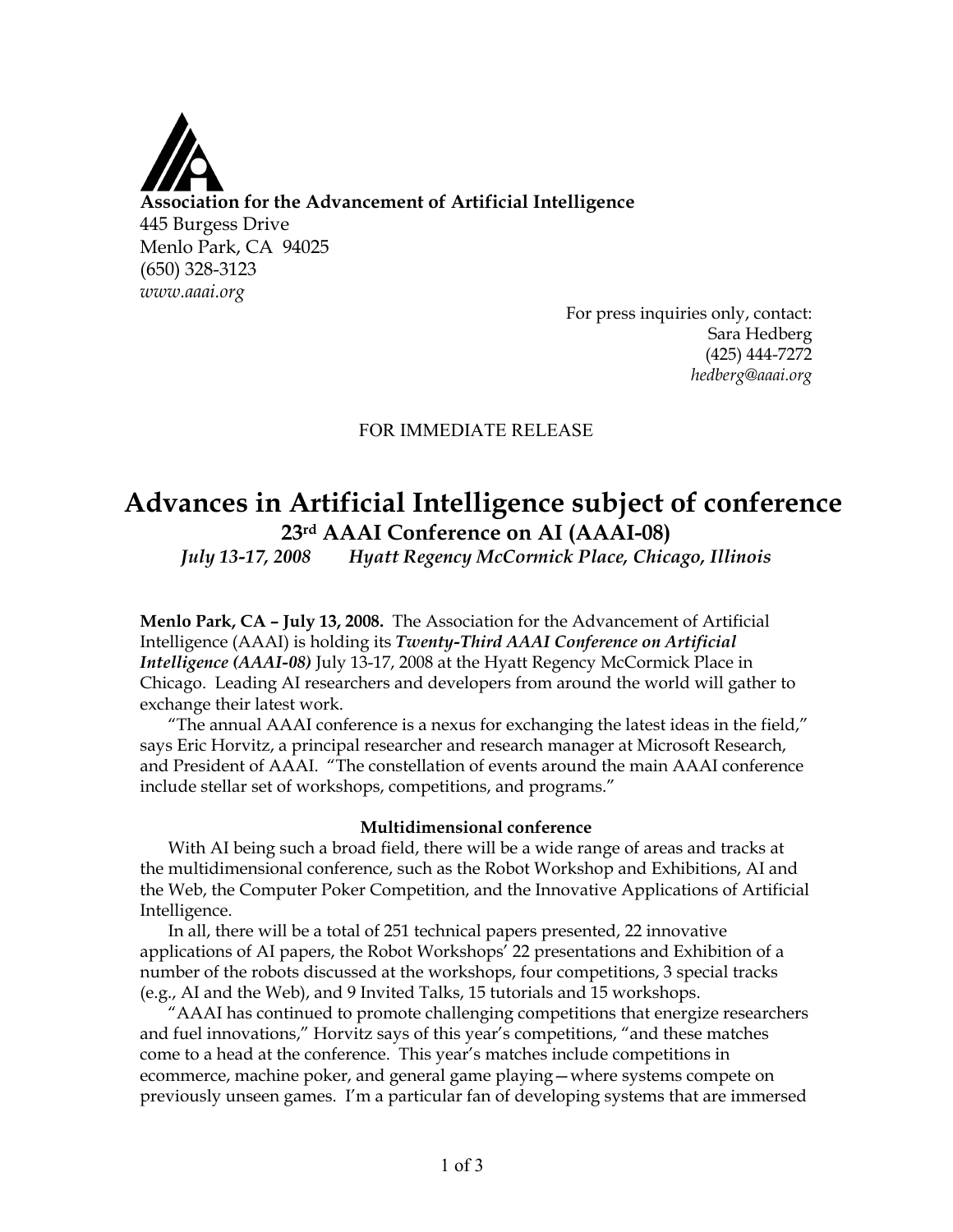in a world rife with uncertainty—where even the "rules of the game" are unknown. Such challenges can help to elucidate core principles of intelligence.

"Students are the future leaders of our field," continues Horvitz, "and teaching and mentoring have served a critical role in AI. This year, the conference will include a multi-event Teaching Forum that will bring together educators and researchers to share ideas and experiences about the teaching of AI."

## **Innovative Applications of AI**

Twenty-two innovative applications of AI will be featured at the conference. These illustrate the broad range of high-impact AI applications in use today around the globe and those coming tomorrow, for example:

- predicting air turbulence for aircraft safety
- selecting crops for sustainable agriculture
- detecting heart disease and treating epilepsy
- documenting traditional Chinese medicine and Chinese herb/ Western drug interactions
- ensuring computer network security
- scheduling personnel for the 2008 summer Olympics Equestrian competition
- teaching foreign language and culture to military personnel prior to deployment, and more.

#### **Invited Speakers**

This year's invited speakers present significant work in an array of areas such as research in creating ensembles of cooperating submillimeter robots that together form dynamic 3D physical objects called "claytronics". Claytronics might be used in telepresense to mimic, for example, the look, feel, and motion of the person at the other end of the "telephone" call. The principal architect of the winning team of the DARPA Urban Challenge will talk about their winner, Boss. Another speaker will discuss the move towards cognitive prostheses. In all there will be nine invited speakers including the AAAI Presidential Address by Eric Horvitz of Microsoft Research.

#### **Robot Workshop & Exhibition**

The seventeenth annual robot event at the conference will include two Robot Workshops on "Robotics and Creativity" and "Mobility and Manipulation". Distinguished researchers from 15 leading U.S. universities (e.g., Stanford, MIT, University of Illinois at Chicago, Carnegie Mellon), three companies (Microsoft Research, Boeing Phantom Works, Hanson Robotics), as well as Program Directors from DARPA and NSF will present current cutting-edge robotics research as well as their visions for the future of robots. The associated Robot Exhibition will include a wide array of cutting edge experimental robots such as a humanoid robot that dances to music, the first improvisational percussionist robot, a walking-talking social robot that talks about robotics issues, and an upper-torso humanoid robot that is learning to learn on its own.

# # #